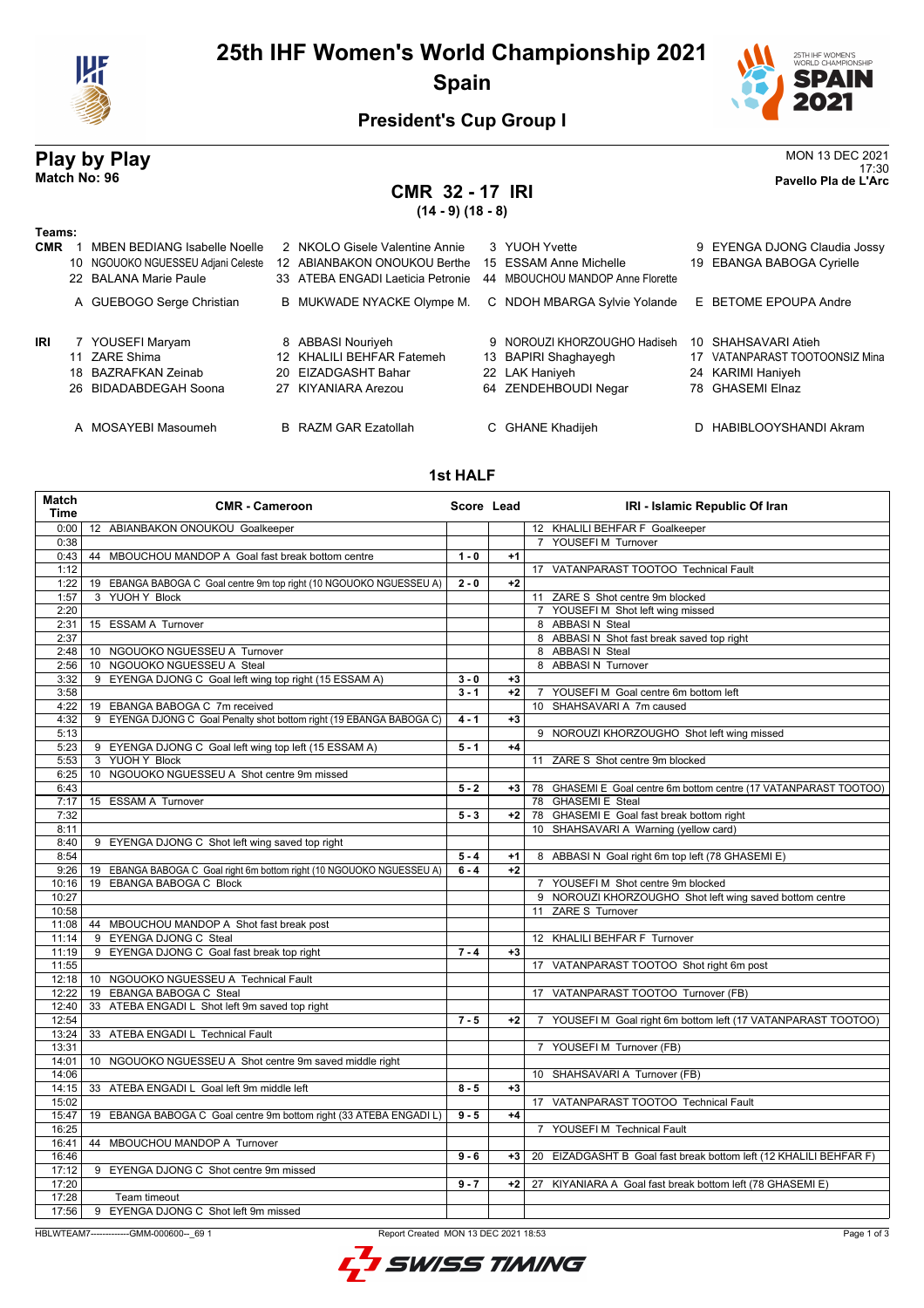



# **President's Cup Group I**

**Play by Play**<br>MON 13 DEC 2021<br>Patch No: 96<br>Patch No: 96 17:30 **Match No: 96 Pavello Pla de L'Arc**

## **CMR 32 - 17 IRI (14 - 9) (18 - 8)**

#### **1st HALF**

| <b>Match</b><br><b>Time</b> | <b>CMR - Cameroon</b>                                                    | Score Lead |      | IRI - Islamic Republic Of Iran                                 |
|-----------------------------|--------------------------------------------------------------------------|------------|------|----------------------------------------------------------------|
| 18:36                       |                                                                          | $9 - 8$    | $+1$ | 8 ABBASI N Goal right wing top left (27 KIYANIARA A)           |
| 19:08                       | 33 ATEBA ENGADI L Turnover                                               |            |      |                                                                |
| 19:23                       |                                                                          |            |      | 7 YOUSEFI M Technical Fault                                    |
| 19:34                       | EBANGA BABOGA C Goal right 9m top left (44 MBOUCHOU MANDOP A)<br>19      | $10 - 8$   | $+2$ |                                                                |
| 20:39                       |                                                                          |            |      | 17 VATANPARAST TOOTOO Turnover                                 |
| 21:19                       | 33 ATEBA ENGADI L Goal centre 6m top centre (15 ESSAM A)                 | $11 - 8$   | $+3$ |                                                                |
| 21:50                       |                                                                          |            |      | 7 YOUSEFI M Shot right 9m missed                               |
| 22:11                       | 33 ATEBA ENGADI L Turnover                                               |            |      | 8 ABBASIN Steal                                                |
| 22:29                       | 3 YUOH Y Block                                                           |            |      | 27 KIYANIARA A Shot right 9m blocked                           |
| 22:52                       | 15 ESSAM A Shot left 6m saved middle left                                |            |      |                                                                |
| 23:37                       |                                                                          |            |      | Team timeout                                                   |
| 23:40                       |                                                                          |            |      | $\overline{7}$<br>YOUSEFI M Shot centre 9m saved middle centre |
| 24:00                       | 19 EBANGA BABOGA C Shot centre 9m saved bottom right                     |            |      |                                                                |
| 24:26                       |                                                                          |            |      | 17 VATANPARAST TOOTOO Shot centre 9m post                      |
| 25:14                       | 15 ESSAM A Shot centre 9m saved bottom centre                            |            |      |                                                                |
| 25:29                       |                                                                          |            |      | 8 ABBASI N Shot right 6m saved middle left                     |
| 26:00                       | 15 ESSAM A Shot left 6m saved middle left                                |            |      |                                                                |
| 26:19                       |                                                                          |            |      | 27 KIYANIARA A Shot right wing missed                          |
| 27:01                       | 15 ESSAM A Technical Fault                                               |            |      |                                                                |
| 27:11                       |                                                                          |            |      | 7 YOUSEFIM Turnover                                            |
| 27:34                       | MBOUCHOU MANDOP A Goal right 6m top right (19 EBANGA BABOGA C)<br>44     | $12 - 8$   | $+4$ |                                                                |
| 27:43                       |                                                                          | $12 - 9$   | $+3$ | 20 EIZADGASHT B Goal fast break top right (7 YOUSEFI M)        |
| 28:14                       | EBANGA BABOGA C Shot centre 9m blocked<br>19                             |            |      | 7 YOUSEFIM Block                                               |
| 28:22                       |                                                                          |            |      | 20 EIZADGASHT B Technical Fault                                |
| 28:47                       | EBANGA BABOGA C Goal centre 9m bottom left (10 NGOUOKO NGUESSEU A)<br>19 | $13 - 9$   | $+4$ |                                                                |
| 29:19                       |                                                                          |            |      | 10 SHAHSAVARI A for 12 KHALILI BEHFAR F Empty goal             |
| 29:20                       |                                                                          |            |      | 17 VATANPARAST TOOTOO Turnover                                 |
| 29:27                       |                                                                          |            |      | 12 KHALILI BEHFAR F for 10 SHAHSAVARI A Goalkeeper back        |
| 29:30                       | 2 NKOLO G Goal fast break bottom centre (9 EYENGA DJONG C)               | $14 - 9$   | $+5$ |                                                                |
| 29:44                       |                                                                          |            |      | 10 SHAHSAVARI A for 12 KHALILI BEHFAR F Empty goal             |
| 15:00                       | 3 YUOH Y Block                                                           |            |      | 17 VATANPARAST TOOTOO Shot centre 9m blocked                   |

## **2nd HALF**

| Match<br><b>Time</b> | <b>CMR - Cameroon</b>                                                    | Score Lead |      | IRI - Islamic Republic Of Iran                                     |
|----------------------|--------------------------------------------------------------------------|------------|------|--------------------------------------------------------------------|
| 30:00                | <b>MBEN BEDIANG I Goalkeeper</b>                                         |            |      | 12 KHALILI BEHFAR F Goalkeeper                                     |
| 30:26                | 2 NKOLO G Turnover                                                       |            |      |                                                                    |
| 30:32                |                                                                          |            |      | 20 EIZADGASHT B Turnover (FB)                                      |
| 31:02                | 10 NGOUOKO NGUESSEU A Goal centre 9m middle right (9 EYENGA DJONG C)     | $15 - 9$   | $+6$ |                                                                    |
| 31:47                |                                                                          | $15 - 10$  | $+5$ | 17 VATANPARAST TOOTOO Goal centre 9m bottom left                   |
| 31:58                | 3 YUOH Y Turnover                                                        |            |      |                                                                    |
| 32:34                |                                                                          | $15 - 11$  | $+4$ | YOUSEFI M Goal left wing bottom right (17 VATANPARAST TOOTOO)      |
| 32:49                | 3 YUOH Y Goal centre 6m top right (10 NGOUOKO NGUESSEU A)                | $16 - 11$  | $+5$ |                                                                    |
| 33:10                |                                                                          | $16 - 12$  | $+4$ | 27 KIYANIARA A Goal centre 9m middle right                         |
| 33:40                | 19 EBANGA BABOGA C Shot right 9m post                                    |            |      |                                                                    |
| 33:51                |                                                                          |            |      | 27 KIYANIARA A Shot right 9m missed                                |
| 34:18                | 3 YUOH Y Goal centre 6m bottom left (9 EYENGA DJONG C)                   | $17 - 12$  | $+5$ |                                                                    |
| 34:53                |                                                                          | $17 - 13$  | $+4$ | 7 YOUSEFI M Goal left 6m bottom left (17 VATANPARAST TOOTOO)       |
| 35:05                | 9 EYENGA DJONG C Turnover                                                |            |      |                                                                    |
| 35:12                |                                                                          |            |      | 10 SHAHSAVARI A Shot fast break post                               |
| 35:22                |                                                                          |            |      | 20 EIZADGASHT B Shot centre 6m saved middle right                  |
| 35:45                | 19 EBANGA BABOGA C Goal centre 9m top right (10 NGOUOKO NGUESSEU A)      | $18 - 13$  | $+5$ |                                                                    |
| 36:19                |                                                                          | $18 - 14$  | $+4$ | 27 KIYANIARA A Goal centre 9m middle right (17 VATANPARAST TOOTOO) |
| 36:45                | 3 YUOH Y Goal centre 6m top right (10 NGOUOKO NGUESSEU A)                | $19 - 14$  | $+5$ |                                                                    |
| 37:38                |                                                                          |            |      | 17 VATANPARAST TOOTOO Shot centre 9m post                          |
| 37:49                | 44 MBOUCHOU MANDOP A Technical Fault                                     |            |      |                                                                    |
| 37:59                |                                                                          |            |      | 27 KIYANIARA A Shot left 9m saved middle right                     |
| 38:07                | MBOUCHOU MANDOP A Goal fast break middle left (19 EBANGA BABOGA C)<br>44 | $20 - 14$  | $+6$ |                                                                    |
| 38:43                | 33 ATEBA ENGADI L Block                                                  |            |      | 7 YOUSEFI M Shot right 9m blocked                                  |
| 39:06                |                                                                          |            |      | 17 VATANPARAST TOOTOO Shot left 9m saved bottom left               |
| 39:34                | 3 YUOH Y Goal centre 6m bottom right (10 NGOUOKO NGUESSEU A)             | $21 - 14$  | $+7$ |                                                                    |
| 40:15                |                                                                          |            |      | 20 EIZADGASHT B Shot left wing saved bottom centre                 |
| 40:23                | NGOUOKO NGUESSEU A Technical Fault<br>10 <sup>1</sup>                    |            |      |                                                                    |
| 40:28                | MBOUCHOU MANDOP A Steal<br>44                                            |            |      | YOUSEFIM Turnover                                                  |
| 40:37                | 3 YUOH Y Turnover                                                        |            |      | 20 EIZADGASHT B Steal                                              |
| 40:51                | 2 NKOLO G Shot fast break saved bottom left                              |            |      |                                                                    |
| 42:13                | 3 YUOH Y Block                                                           |            |      | 11 ZARE S Shot centre 9m blocked                                   |
| 42:30                |                                                                          |            |      | 11 ZARE S Shot centre 9m saved middle centre                       |

HBLWTEAM7-------------GMM-000600--\_69 1 Report Created MON 13 DEC 2021 18:53